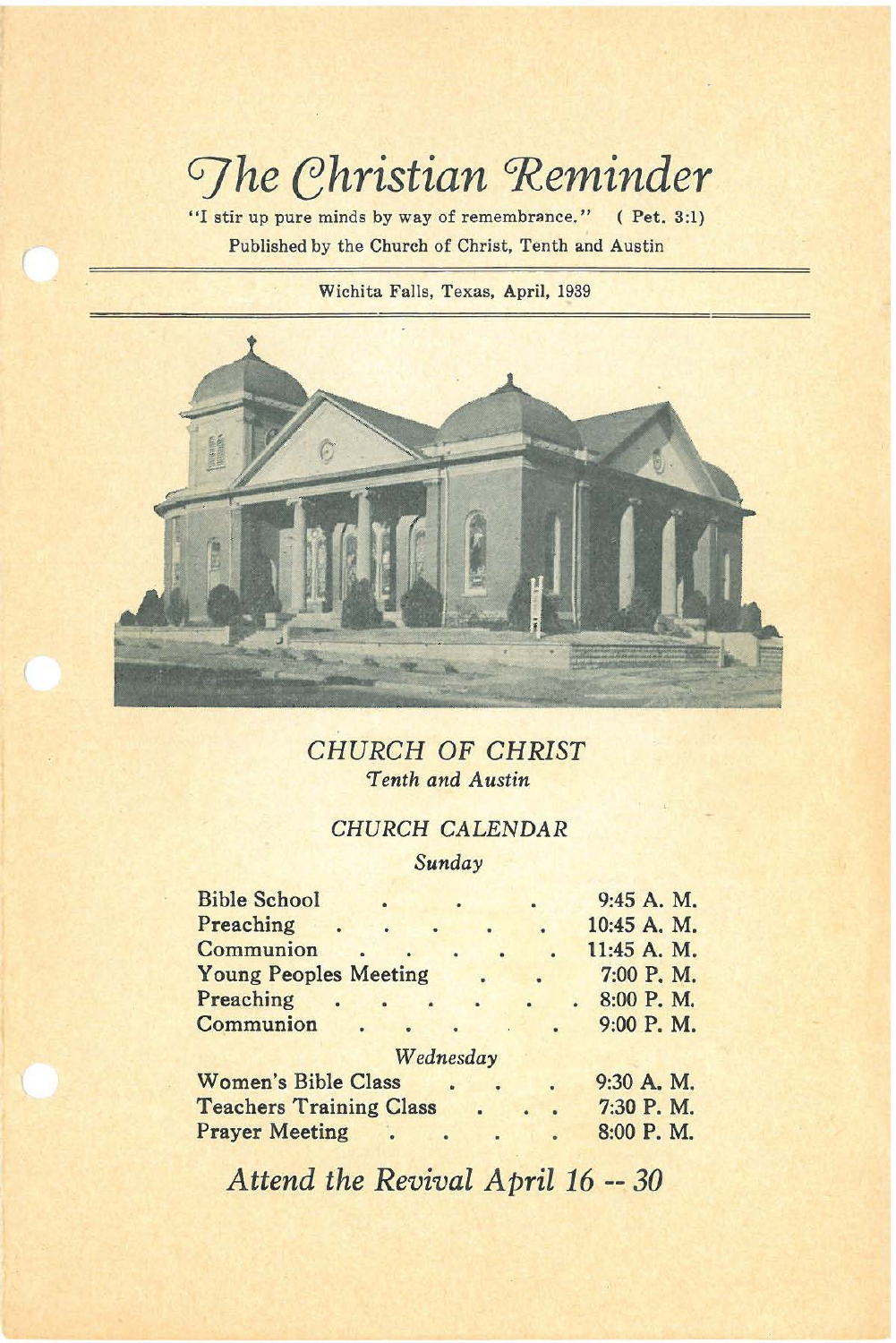# *G]he ehristian 'Reminder Published Monthly* by *(?hurch* of *(?hrist Robert* C. *Jones, Editor*

#### New Members

Thomas W. Hyde, 1407 13th. Mrs. T. W. Hyde, 1407 13th. Aubrey L. Wood, 2809 1-2 Ozark. Mrs. Aubrey L. Wood, 2809 1-2 Ozark. Mrs. Glen Jones, 1906 8th. Mrs. Aubrey Tipps, 2214 Kemp Blvd. Joe Skinner, Bridge Street. Jack Hays, 1807 Grace. Mrs. H. E. Wyatt, 514 Burnett. Wanda Blundell, 209 Chester. Alta Marie Albritton, 609 Denver. Francile Turner, R. F. D. No.5. Ernest Penick, 2151 Avenue E. Mrs. A. B. Blackwell, 1102 Warren. Olin Hearn, 1905 Lucille. Mrs. L. E. Slover, 1909 Tay:or. Mrs. Ted Thompson, 1500 Austin. Marguerite Campbell, 2016 Collins. Mrs. Alice Richardson, 408 Scott. Mrs. Lloyd Collins, 102 Galveston. Jewel Collins, 102 Galveston. Mrs. Edna Drennon, 2303 Jasper.

#### Covetousness

I betrayed the Lord for thirty pieces of silver.

I led Ananias and Sapphira to lie unto the Holy Spirit.

I tried to buy the gift of the Holy Spirit with money.

I stirred up a riot against Paul because his preaching of the gospel was ruining the trade of image-makers.

I clothe myself in the garments of economy, and whisper, "Don't waste money on good church buildings."

I attire myself in the gown of love and the mask of patriotism, and declare: "We have enough heathen at home! Let's not worry about missionary work."

I disguise myself in the cloak of caution and' warn the brethren in these words: "Don't be throwing your money away; the Orphan Homes may get enough support elsewhere."

Verily, my sisters, Lying, Theft, and Fleshly Lusts have slain their thousands, but I have slain my tens of thousands!

My name is Covetousness-"which is idolatry."

### THE ASSEMBLY

MY PRESENCE-Caused people to have confidence in me and to know that I regarded my spiritual welfare and that of others of importance; had a good effect on the service; made my friends feel more welcome; encouraged the brethren and helped the preacher; caused others to come to the house of God; made my life stronger for another week; removed stumbling blocks from the sinners path; pleased God, and I was happy; it caused others to say, "He practices what he preaches."

MY ABSENCE - Caused some to question the reality of religion; made some think that I was just a pretender; suggested that I regarded my spiritual welfare and that of others as a matter of small concern; weakened the effect of the services; made it harder for the preacher to preach; discouraged the brethren, and therefore robbed them of a blessing; caused others to stay away from the services; made it harder for me to meet the temptations of the week; gave the devil more power over lost souls; and it was in disobedience to the plain commandment of the Lord. THINK ON THESE THINGS.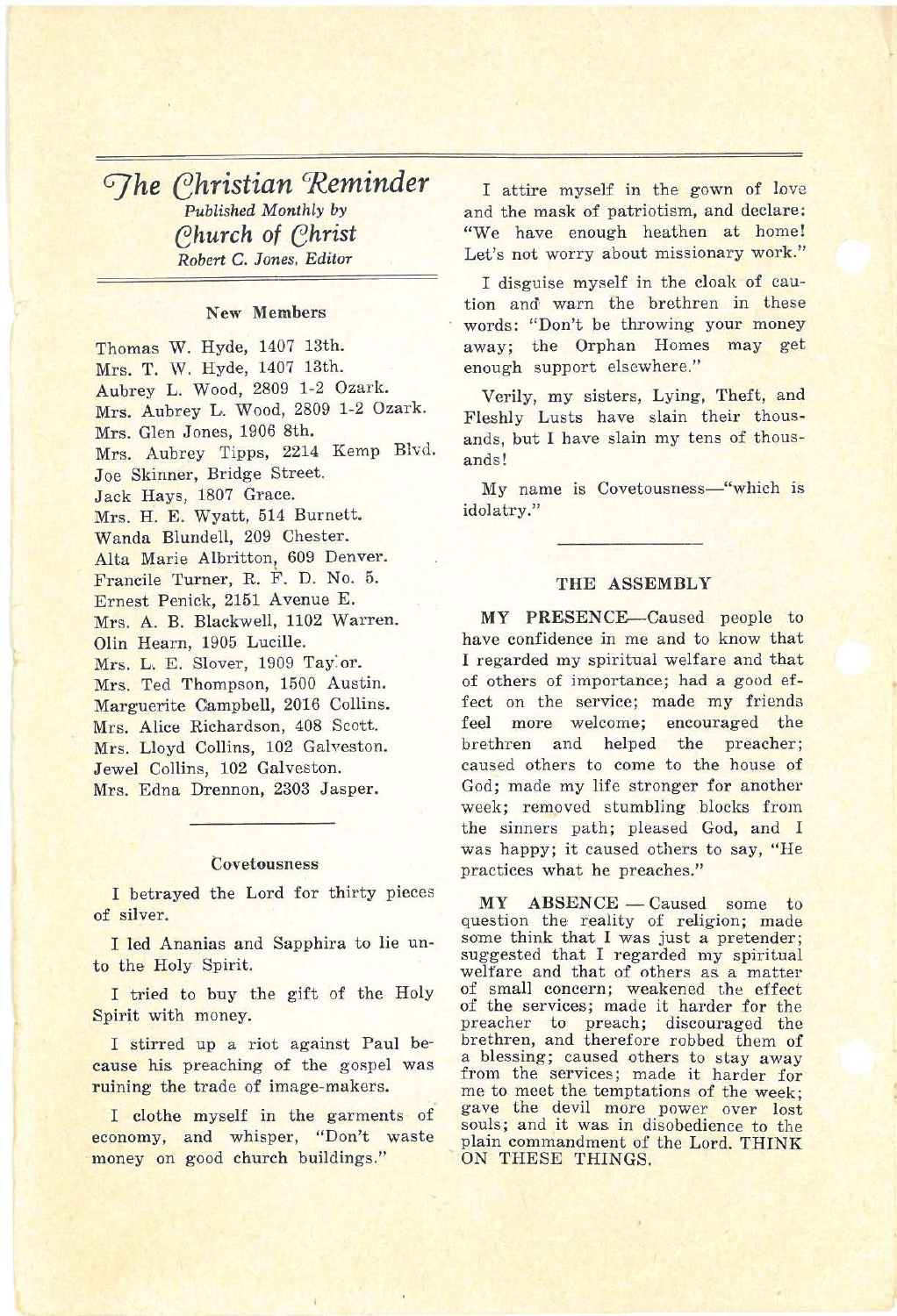

**J. D. HARVEY, Minister Church** of **Christ 19th. and Broadway Paducah, Kentucky**



ROBT. C. JONES, Minister **Church of Christ 10th. and Austin Wichita Falls, Texas**

# REVIVAL MEETING April 16th to April 30th

Services Daily at 10:00 A. M. and 8:00 P. M.

**Preaching by**

**J. D. HARVEY of Paducah, Kentucky**

**Congregational Singing**

**Directed by BEN M. TAYLOR, of Wichita Falls, Tex.**

ATTEND EVERY SERVICE